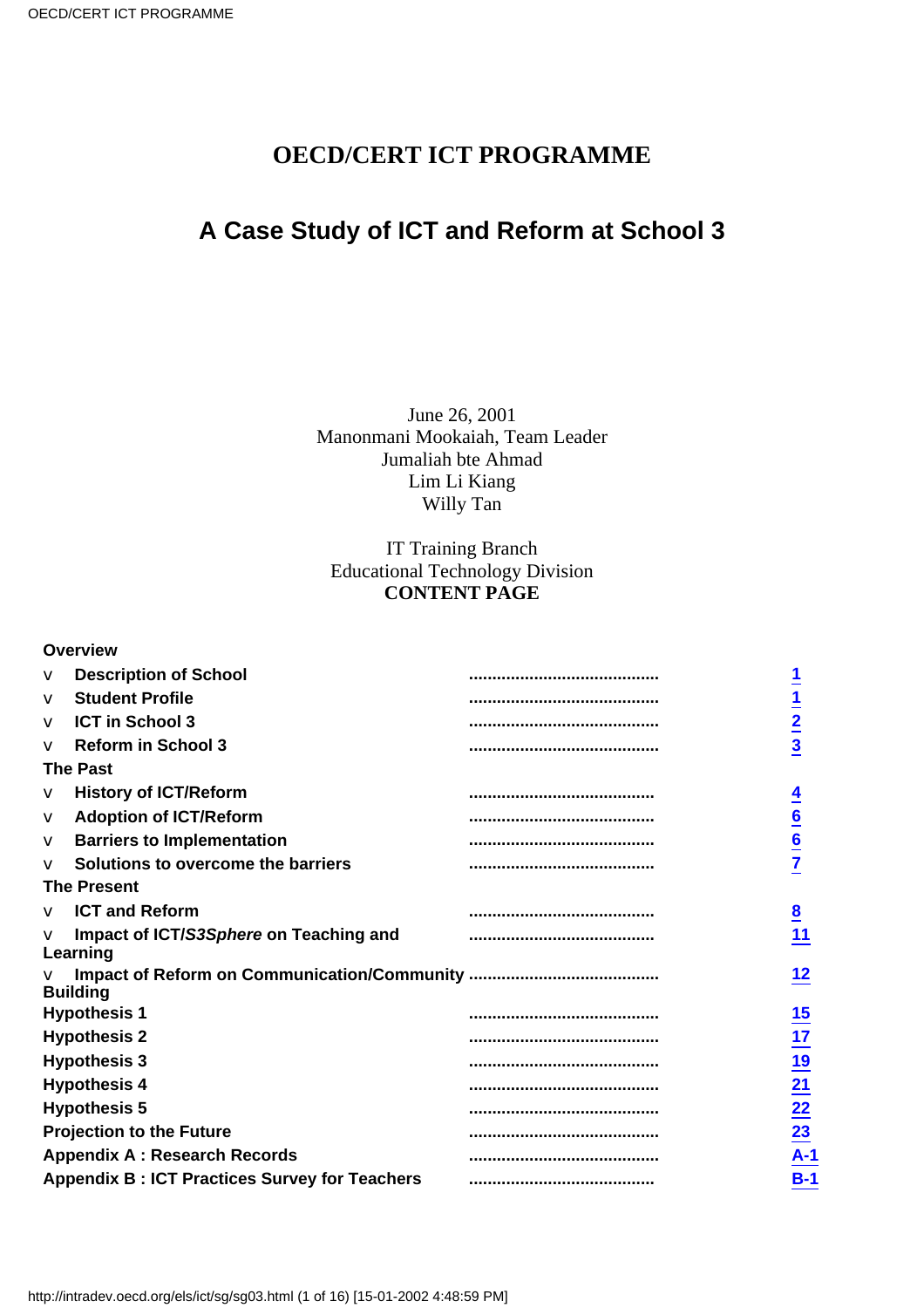# **Overview**

# **Description of School**

<span id="page-1-0"></span>School 3 started off as a co-ed school in 1955. In 1956, the boys were transferred to another school and it became a school for girls only. Under the guidance of eight lady Principals (including the present) the school has grown in terms of enrolment and academic performance. It is now one of the popular girls schools in Singapore. It is well known for its good academic performance, excellent track record of its Brass Band and Track and Field<sup>[1]</sup> performance.

<span id="page-1-4"></span><span id="page-1-3"></span>The school has maintained its position as one of the top twenty schools in Singapore since 1996. This year, the school ranks<sup>[\[2\]](#page-15-1)</sup> 17, enjoys the highest value-added<sup>[3]</sup> performance in L1B5 (First Language which is English and best 5 subjects) and has the best mean subject grade in the English Language in the schools history. The school s ranking for 1998 and 1999 cohort of pupils were 17<sup>th</sup> and 20<sup>th</sup> respectively.

<span id="page-1-5"></span>In 1996 School 3 became autonomous<sup>[4]</sup> joining 15 other Singapore Schools, which are selected based on good academic and co-curricular performance of the pupils, the effective programmes implemented in the school and good leadership.

# **Student Profile**

<span id="page-1-6"></span><span id="page-1-1"></span>The student enrolment now stands at 1415, distributed across 9 classes per level, and all pursuing the Express Course<sup>[5]</sup>. The Primary School Leaving Examination cut-off point for this year s cohort of pupils for this school was 236 with the mean aggregate score at 244. This is considered high compared to the score of 190, attained by the average pupil who sits for the same exam. 47% of the pupils reside in 4-5 room HDB flats, which are normally owned by the middle and higher income families. In an Internet Survey conducted by Nanyang Technological University last year, out of a sample size of 72 Sec 2 pupils (30% of Sec 2 pupils), 100% of them have a computer at home and 97% are Internet users at home. In general, the pupils of this school are above average in ability, and they come from middle and higher income families.

### ICT in School 3

<span id="page-1-2"></span>In 1996, the school was selected by the Ministry of Education (MOE) to participate in the STW (Student Teachers Workbench) a pilot project which involved the lower secondary pupils. The STW is a collection of digital science resources created by selected science teachers from various schools for science lessons. Teachers were required to draw upon the digital resources and develop lessons for instruction. The project was completed in 1998. At the same time, in 1997, School 3 was identified as one of 10 phase 1 schools to implement Singapores Masterplan for IT in Education (MPITE).

The school has since established a name for itself as a school with good ICT programmes, such as a compulsory 30-hour computer education programme, known as the Lower Secondary Computer Education Programme (LSCEP), to equip the lower secondary pupils with basic ICT skills. The school also uses ICT in collaborative projects with external agencies, like local hospitals and charitable organisations. School 3 started off by using the existing resources like CD-ROMS for teaching and learning. Under the guidance of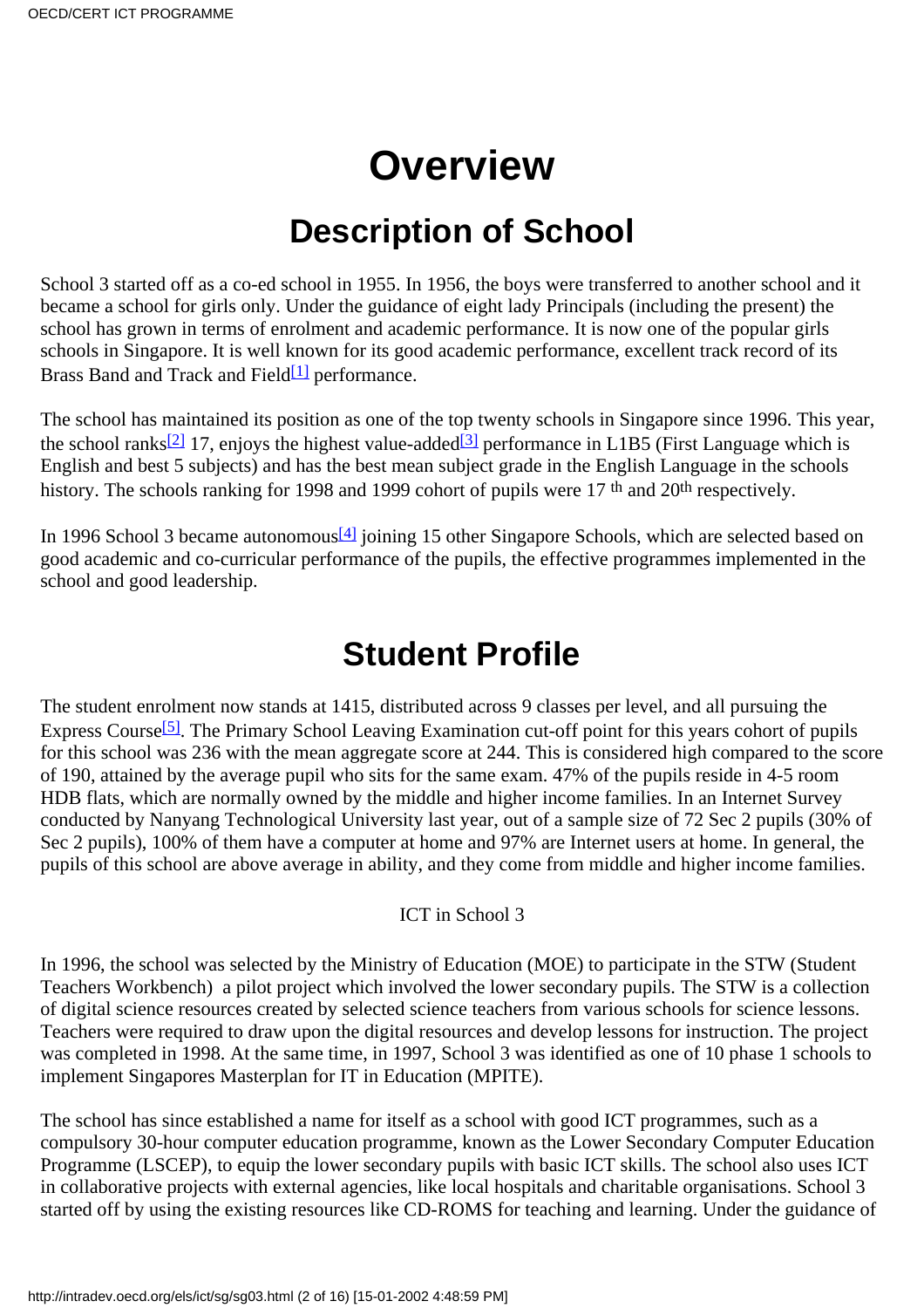the present Principal and IT committee, the use of ICT has been extended for communication, e-counselling, administration, collaborative projects and as a media repository for sharing.

<span id="page-2-2"></span>Since 1998, the use of ICT has evolved and taken a new form called *S3Sphere*, a virtual learning platform put in place to support the various uses planned by the school<sup>[6]</sup>. *S3Sphere* is a one-stop platform for all ICT programmes planned by the school. In other words in School 3, *S3Sphere* is considered equivalent to ICT.

With regards to infrastructure, the school has about 8 computer labs. This is considered high as the norm for the average school is 2 computer labs and one ICT Learning Resource Room (source of information: Media and Infrastructure Support Branch, MOE). Besides this, every classroom and special room is equipped with LCD projector. Every teacher has a notebook and a LAN point at his/her workstation.

## **Reform in School 3l**

<span id="page-2-0"></span>The focus of our study is on communication with all stakeholders of School 3 using the intranet system called *S3Sphere.* The school seeks to develop an effective communication channel so as to build a community within and outside the school, and at the same time develop a caring and service-oriented culture using ICT to support the development of the pupils affective domain. The setting up of *S3Sphere* has enhanced communication and learning within the school as it greatly facilitates communication processes, counselling, collaborative projects with the community, resource building and sharing.

Based on the Principal s view that the school recognises that the pursuit of ICT should be balanced by the development of the human spirit and character (9 Nov 2000), this study will also provide a better insight of how the school has harnessed ICT, or *S3Sphere*, to develop a caring and service-oriented culture to support the development of the pupils affective domain and at the same time enhance teamwork, leadership, entrepreneurial and independent learning skills.

# **The Past**

## History of ICT/Reform

<span id="page-2-1"></span>In line with new initiatives introduced by the Ministry of Education, School 3 initiated Interdisciplinary Project Work (IPW) for all its lower secondary pupils in 1998. As each project involved a number of teachers from different disciplines, finding a common time for teams of teachers and groups of pupils to meet for consultation was a problem. The teachers in each team had to wait to take turns to assess their pupils projects when the assessment was done offline on average about three days, before another teacher gets the chance to assess the pupils project. (Teacher 3, 13 Feb 2001). A related problem faced by the teachers in each team was getting timely feedback from their colleagues on pupils work so that assessing the project could be done promptly.

To solve these problems in the implementation of project work, the school initiated a virtual learning environment project called *S3Sphere* in 1999. Pupils could submit and store their web-based interdisciplinary projects on *S3Sphere*. Teachers of different disciplines could provide on-line consultation and assessment with pupils individually (through email) or collectively, without being constrained by time and place. Admin 3 and the teachers interviewed noted that any teacher assessing that class or responsible for that class ....can actually log on at any time to look at it, to give feedback....another teacher at the same time can also look at it, to give feedback.... (Admin 3, 15 Nov 2000).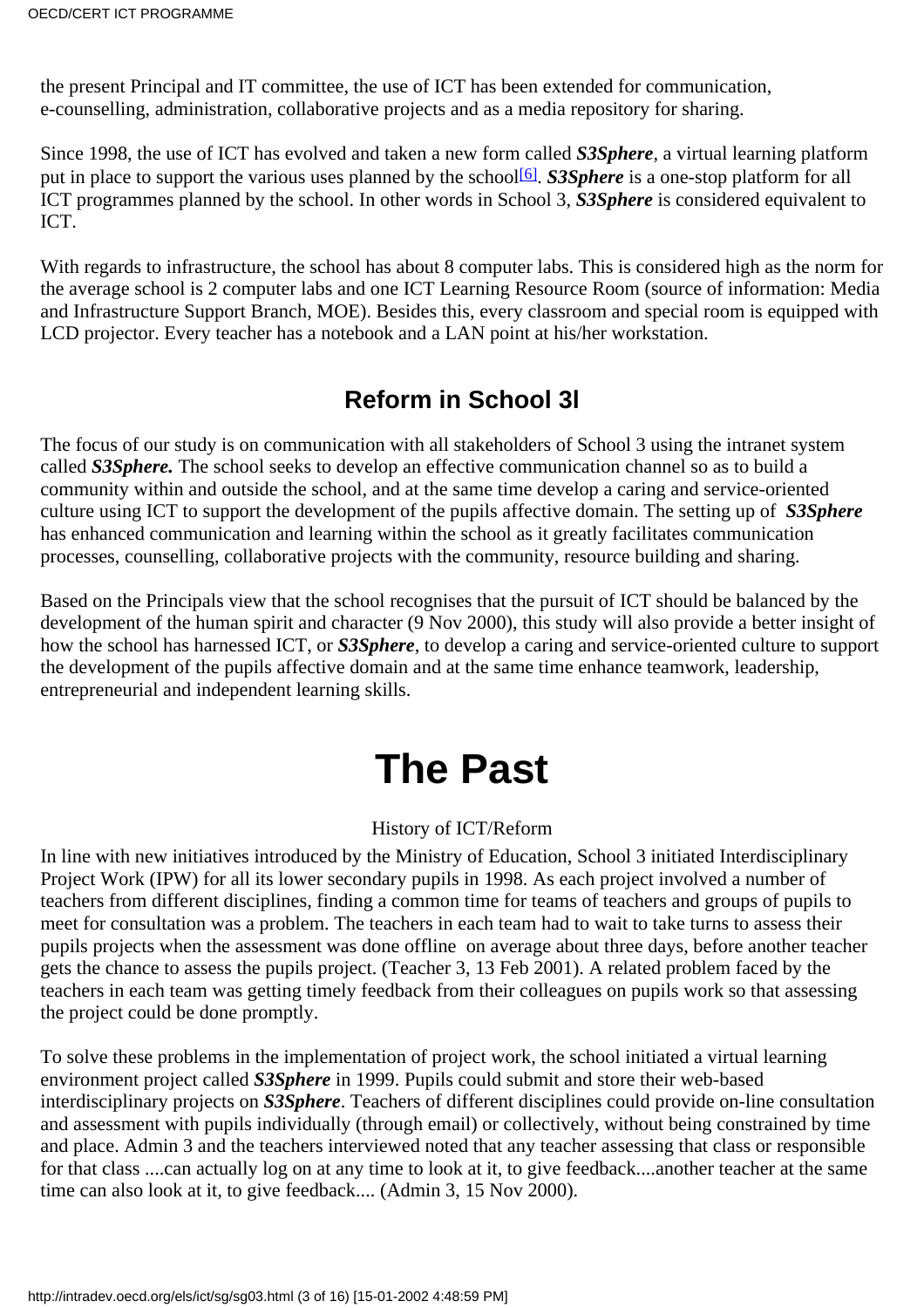Within a year, the school decided to harness the use of ICT, facilitated by *S3Sphere*, in other areas besides IPW. The Principal, HOD/IT and teachers wanted not only to use and integrate ICT in their teaching and learning but also go beyond and use it to communicate with teachers, pupils, parents and members of community, using *S3Sphere* platform. (Admin 3, 15 Nov 2000). Teachers 1, 2 and 3 shared that we are looking at holistic view...focus is in building up a caring culture and in a sense service oriented culture. (Teacher 1, 13 Feb 2001). Admin 2 wanted to create opportunities for ... pupils to use ICT skills to be involved in the community, to help in the community in whatever way they can (9 Nov 2000).

The former Principal and Head of IT Department (HOD/IT) spearheaded the use of technology for teaching and learning in School 3. The present Principal, who took over in December 1998, continued the programme. A new staff took over the post of HOD/IT in 1998. Both the Principal and HOD/IT together with the IT committee were responsible for the conceptualisation of *S3Sphere*. The teachers who were interviewed noted that a group of people comprising ... the P, VP, HOD/IT... and Knowledge Village [a private company involved in the design and development of *S3Sphere*] were instrumental in the implementation of *S3Sphere*. (Teacher 1, 13 Feb 2001).

# **Adoption of ICT/Reform**

<span id="page-3-2"></span><span id="page-3-0"></span>Admin 1 and Admin 2 noted that teachers who readily accepted the move towards ICT for learning and teaching were teachers who are positive; the ones who want to try new things to improve their art of teaching. (Admin 2, 9 Nov 2000). Admin 2 and Admin 3 remarked that Mother Tongue<sup>[7]</sup> teachers were slower in adopting ICT because most of the training was provided in English. (Admin 2, 9 Nov 2000).

In 1999, the school selected a small group of teachers to help pupils use *S3Sphere* to carry out collaborative projects to help the underprivileged in the community. The Principal, Vice-principal and HOD/IT who made up the selection committee selected teachers who are IT savvy and at the same time have EQ. (Admin 3, 15 Nov 2000). Admin 2 said as they are interacting with other charitable organisations, they must be teachers who have a big heart for the intellectually disabled. (9 Nov 2000).

Likewise, the school selected the Head of PCCG (Pastoral Care and Career Guidance) Committee, together with two other teachers from the team, to be involved in e-counselling. The number of pupils who came onboard to seek advice using the *S3Sphere* platform is also very small about 50 pupils. Since the beginning of the service, to date the school has about 150 entries on *S3Help*, some of which come from the same pupils.

# **Barriers to Implementation**

<span id="page-3-1"></span>It was not easy for the teachers in the school to switch to the use of technology in teaching, counselling, collaborative projects and community service. Teachers 1, 2, 3 and Admin 2 agreed that time constraint was a big obstacle (Admin 3, 15 Nov 2000) as the implementation of the ICT programme learning new skills like using MSOffice programme and preparing IT-based lessons, was on top of the teachers usual work load. The teachers also needed reassurance as pointed out by Admin 2 and Admin 3: the teachers needed to be sure that the effort that is spent learning and teaching with computers is worthwhile. (Admin 2, 9 Nov 2000). Upper secondary teachers were more concerned about curriculum time being put to good use, which meant preparing their pupils for examinations. As Admin 3, pointed out there was a struggle for time, I mean everybody has 24 hours only. (15 Nov 2000). Furthermore, the teachers needed a lot of help like using MsWord, Powerpoint, email, Internet and basic troubleshooting skills during the initial period of implementation. The school had problem supporting the teachers because of the rapid change in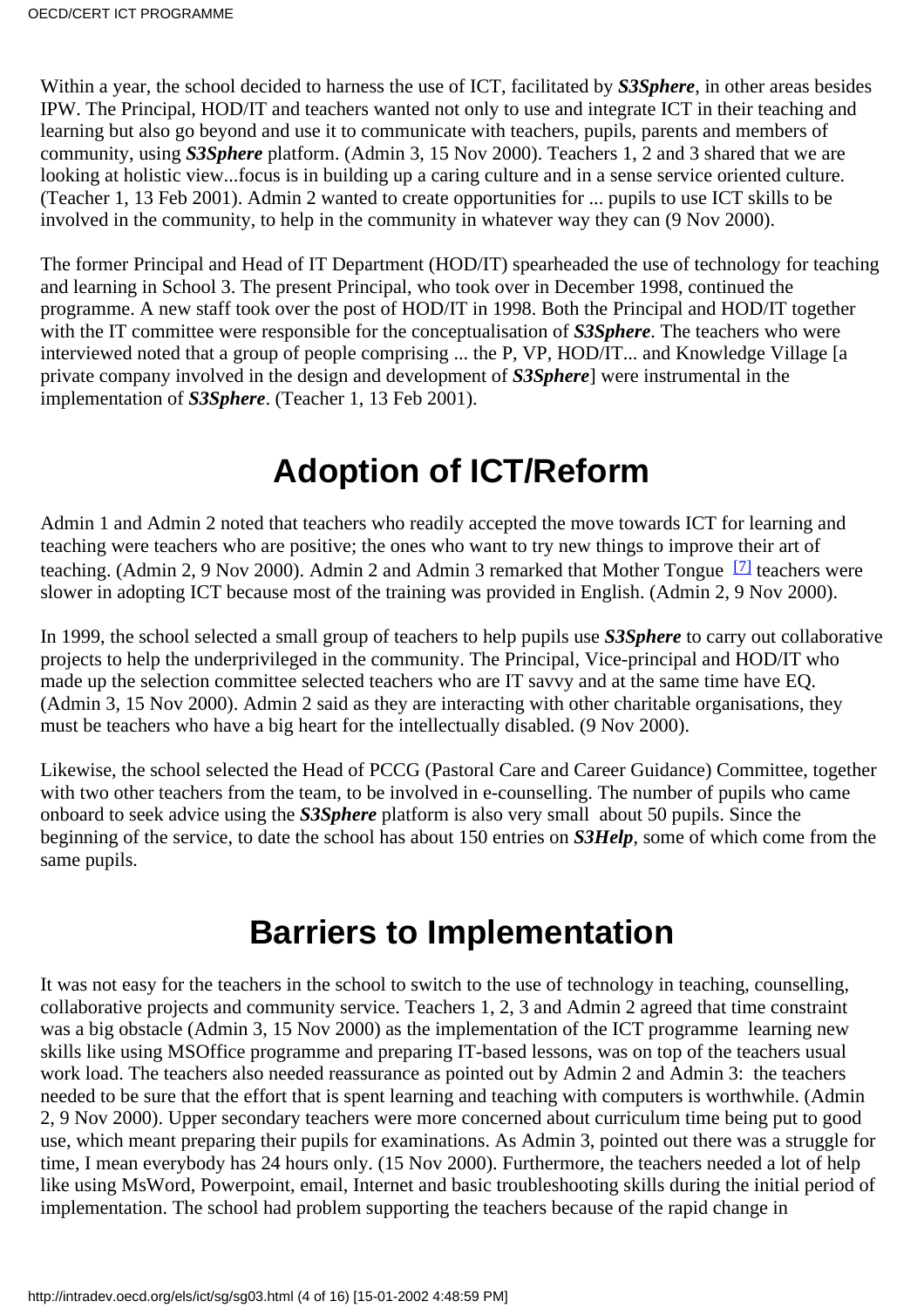Technology Assistants (TAs); about 5 or 6 changes of TAs within a year.

As far as collaborative projects with the community are concerned, the number of teachers involved is very small. They were handpicked. As such it was not a problem to implement this programme effectively.

# **Solutions to overcome the barriers**

<span id="page-4-0"></span>As School 3 is an autonomous school, the Principal was able to employ an additional Audio Visual support staff to help the teachers. The Principal solved the problem of TAs by employing an additional TA. In addition there are 2 IT monitors in every class. Admin 2 and Admin 3 shared that They [the IT monitors] have been given specialised training in terms of the hardware so that in case there is a problem in the class during a lesson, they will be able to help the teacher. (Admin 3, 15 Nov 2000).

The Principal together with her ICT committee helped in the staff development when they divided the teachers into two groups (Admin 2, 9 Nov 2000) - fast track group who can take on, more things and the slower group which is given more individualised attention. For individualised training, besides the trainer being present, the ICT committee members are also on hand to help the teachers. The school has `basic, intermediate and advanced ICT training throughout the year to enable the teachers to keep up (notes from interview on 9 Nov 2000 & 15 Nov 2000).

As to the issue of time factor and reassurance for teachers Admin 2 said we try to prioritise and help them in terms of other kinds of support that we could give (9 Nov 2000). Teachers are given the leeway to take one step at a time and ICT committee members are always there to help the teachers who require assistance, as pointed out by Admin 3: he or she from the IT committee, actually handhold the so-called not-so comfortable teachers so in this case they played a very important role. (15 Nov 2000).

.

# **The Present ICT and Reform**

<span id="page-4-1"></span>Since 1999, *S3Sphere* has become an integral part of School 3. *S3Sphere* uses a customised software known as First Class Collaborative Classroom (FCCC). **S3Sphere** is an intranet, web-based platform which supports communication amongst teachers and pupils through its email, discussion forum, bulletin board and video conferencing features. It is also functions as a media repository and serves as a convenient platform for collaborative projects with the community at large.

*S3Sphere* as a digital media repository promotes sharing amongst teachers and pupils. It stores the customised resources developed by the staff and pupils in School 3. All school personnel who were interviewed shared that all forms, circulars and information have been digitised and placed in shared folders in *S3Sphere*. (Teacher 3, 13 Feb 2001). Therefore, the teachers are expected to log on everyday, to get information from management.

*S3Sphere* is used to book special rooms, as an electronic messaging system, to track pupils attendance, as a calendaring system of school activities and for archiving of documents e.g. event photographs, important presentations. Teachers 1, 2, and 3 commented that we dont have to go through this process of running to book or get the keys to open. We book online and just flash the smart card and enter the room. The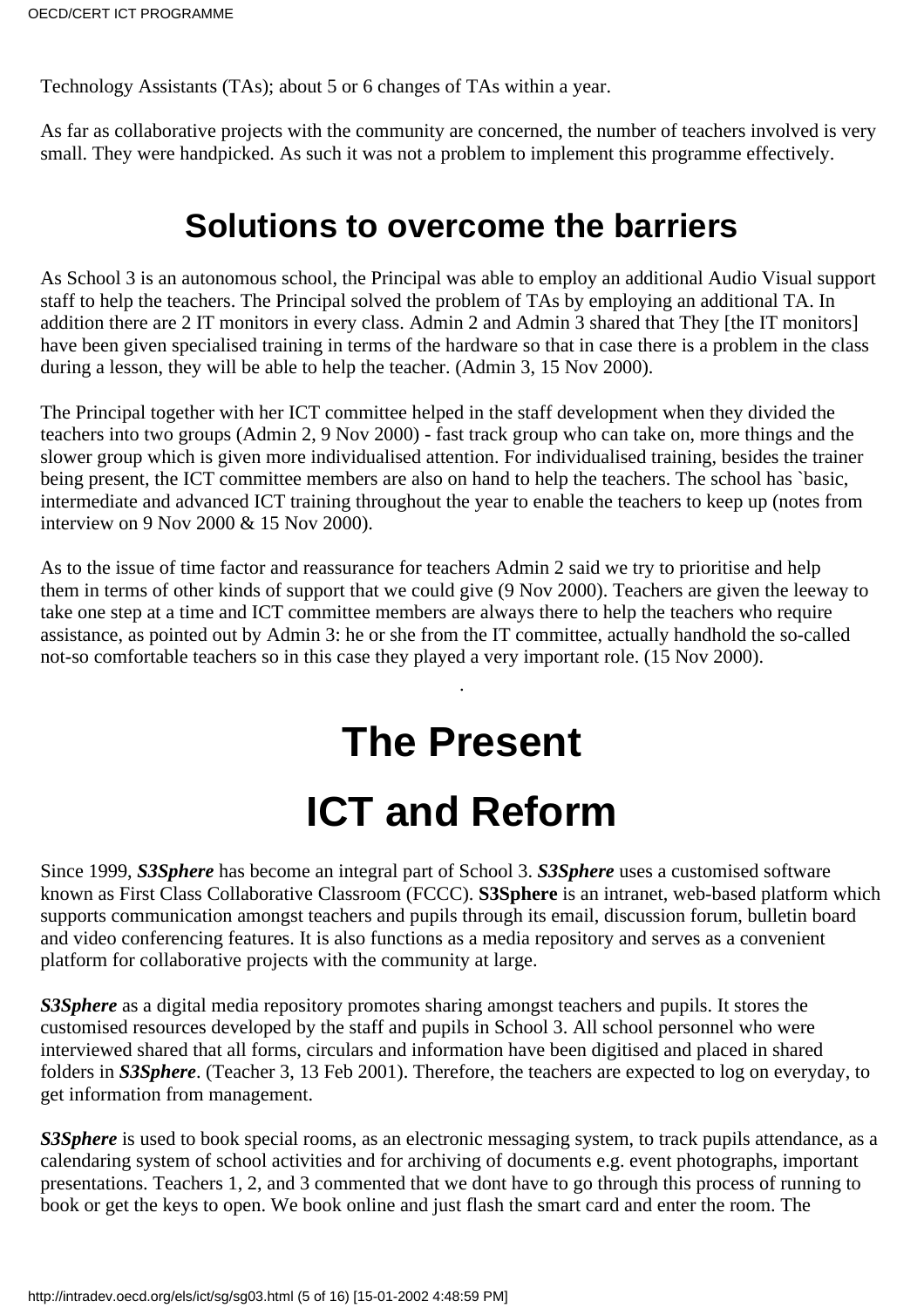calendering system in *S3Sphere* has all activities we have got indicated; so parents are able to look at it and know what is happening in the school. (Teacher 2, 13 Feb 2001).

S3Sphere is also used to support the school s mission of `developing caring and gracious citizens of the world. The school has involved the pupils in collaborative projects with local hospitals like Mount Alvernia Hospital and National University Hospital on the themes of Osteoporosis and Leukaemia in Children respectively. This project involved live conferencing, using *S3Sphere,* with the medical personnel from both hospitals. Pupils were invited to ask these medical personnel questions during operations.

In 1999, the entire cohort of Secondary 3 pupils promoted awareness and recognition for the members of the Singapore Special Olympics Team, which participated in the World Games, held in North Carolina, USA. The pupils, who trained with the athletes, got to know them personally, wrote about athletes aspirations and set up a web-site [\(http://www.soar.org;/](http://www.soar.org;/)) to publicise the event.

In the year 2000, an e-commerce project known as The Very Special Bazaar (VSB) was set up to enrich pupils learning. The school adopted Peacehaven (Home for the Elderly) in 1998. Since then the girls have been visiting the old folks on a weekly basis, selling flags to raise funds for the home and inviting the old folks to attend school functions. The realisation that ICT is an effective tool which would allow the school to reach out to a larger community sparked off the VSB project. A core group of 15 secondary 3 pupils worked collaboratively with members of Peacehaven (Home for the Elderly), MINDS and The Very Special Arts Singapore to put up crafts and art pieces for sale via an e-commerce engine (www.veryspecialbazaar.org). The proceeds from the sale went to the elderly and the physically and intellectually challenged in these organisations.

In 2000, e-counselling service for pupils who may be shy to speak face-to-face to teachers about their personal problems was rolled out. Admin 3 and the teachers involved shared that school started *S3Help*, the e-counselling service so that pupils who face, let s say some personal problems, and are not comfortable talking to their teacher, can use *S3Sphere*.. we have got teachers and pupils who have faced the same problems answering the questions. (Admin3, 15 Nov 2000). When it comes to e-counselling, pupils still have the option of meeting up face-to-face with teacher-counsellors. Not all pupils with problems want to be faceless as they do meet the teachers everyday, communicate with them and sometimes are counselled on the spot when the need arises. As teacher 3 pointed out ..we must remember, we cannot use ICT for all...must also use traditional way. (13 Feb 2001).

# <span id="page-5-0"></span>**The Impact of ICT/S3Sphere on Teaching and Learning**

Pupils are more motivated and participate actively when ICT is used for teaching and learning. Teacher 3 remarked within the group the good pupils help the weaker ones; they do more independent learning and more research work on their own. (13 Feb 2001). Teachers 1 and 2 pointed out the fact that the girls do things beyond the curriculum. (Teacher 1, 13 Feb 2001). Pupil 2 pointed out we go online to get more ideas and information for Physics projects. Some of the information are beyond of our syllabus and is something we can relate to, in real life. (16 Feb 2001). The pupils who were involved in video conferencing project said, there is a interest generated on it and is something outside the syllabus and is something we can relate to in real life. (16 Feb 2001). This move to expose pupils to real life situations has broadened the pupils perspective and made the class borderless.

Teachers 1, 2 and 3 commented that pupils interdisciplinary projects using ICT are neater, more presentable and informative. (Teacher 3, 13 Feb 2001). They also found that their presentations, which are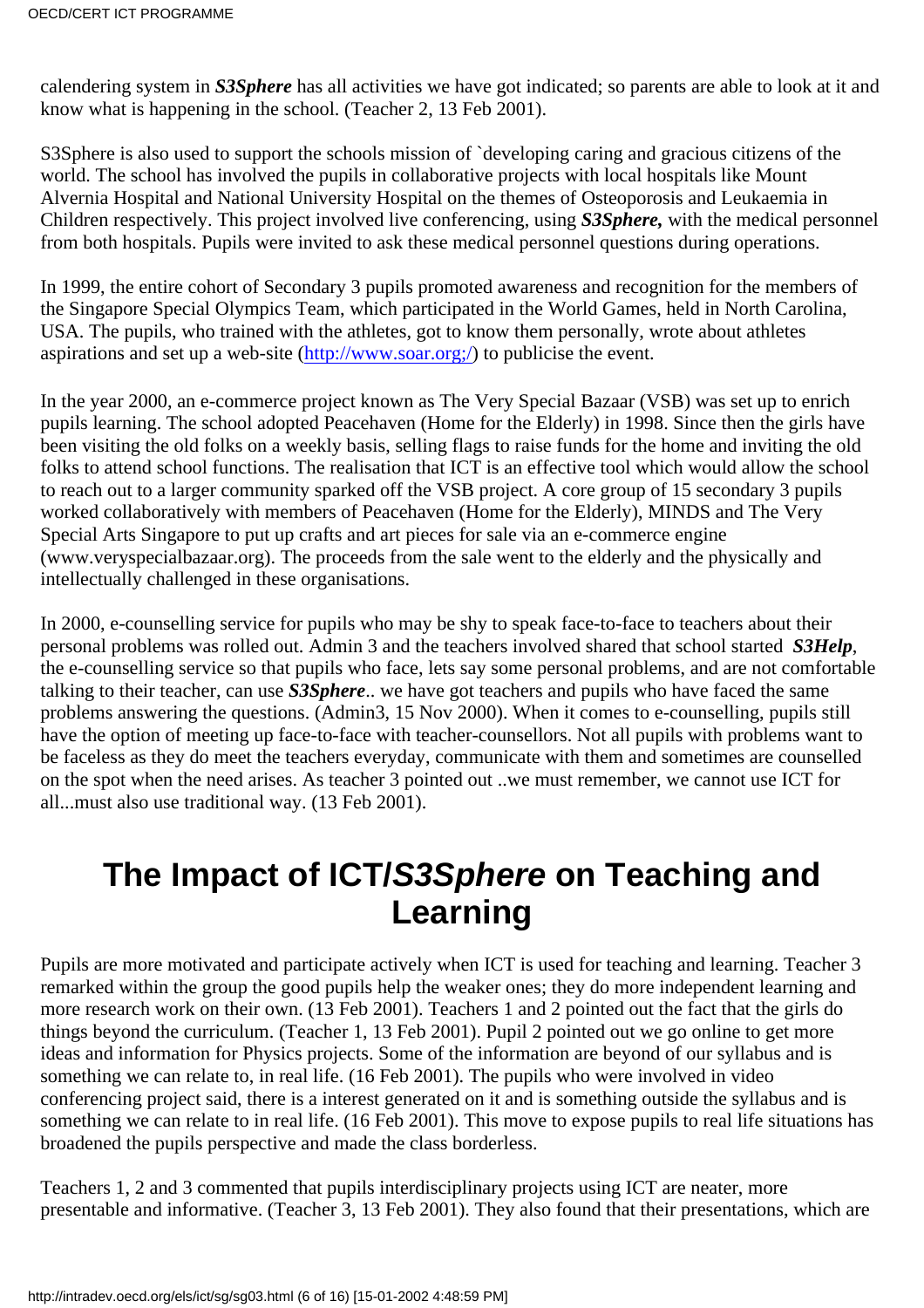developed using ICT, are well received by the pupils as the pupils find these presentations clearer, easier to follow and interesting (Pupil 6, 16 Feb 2001).

S3Sphere s on-line media repository provides a useful reference for both pupils and teachers. Teacher 3 said, `I put good materials in FCCC and then send to all those who are working with me. When I go to the computer room, all I need to do is to click...... . (13 Feb 2001). Student 6 said the FCCC is the place where different classes have their folders; we put our stuff there, draw it out when necessary for our use and for sharing with others. (16 Feb 2001).

The implementation of ICT has also brought about some negative impacts.. As all the teachers interviewed remarked, there are pupils who spend hours chatting, ... and playing games. (Teacher 3, 13 Feb 2001). This negative impact, though, is under control in the school, as the pupils are not allowed to play and chat in the school. Another negative impact, which affected the teachers, is that some of them spend hours and hours looking for a good piece of resource. (Teacher 3, 13 Feb 2001). Teacher 2 said it is time consuming to prepare a lesson using ICT. (13 Feb 2001).

# **The Impact of Reform on Communication/Community Building**

<span id="page-6-0"></span>**The teachers found S3Sphere to be a very effective platform to promote communication within and outside school. As all the teachers interviewed pointed out it is so widely used that staff have to check the FCCC for daily notices; no longer do we have to put or write our messages and put [the messages] in a pigeon hole (13 Feb 2001). Teacher 1 said we dont see our pupils everyday because depending on when we go into the class; ...[but we] can leave messages using FCCC. (13 Feb 2001).**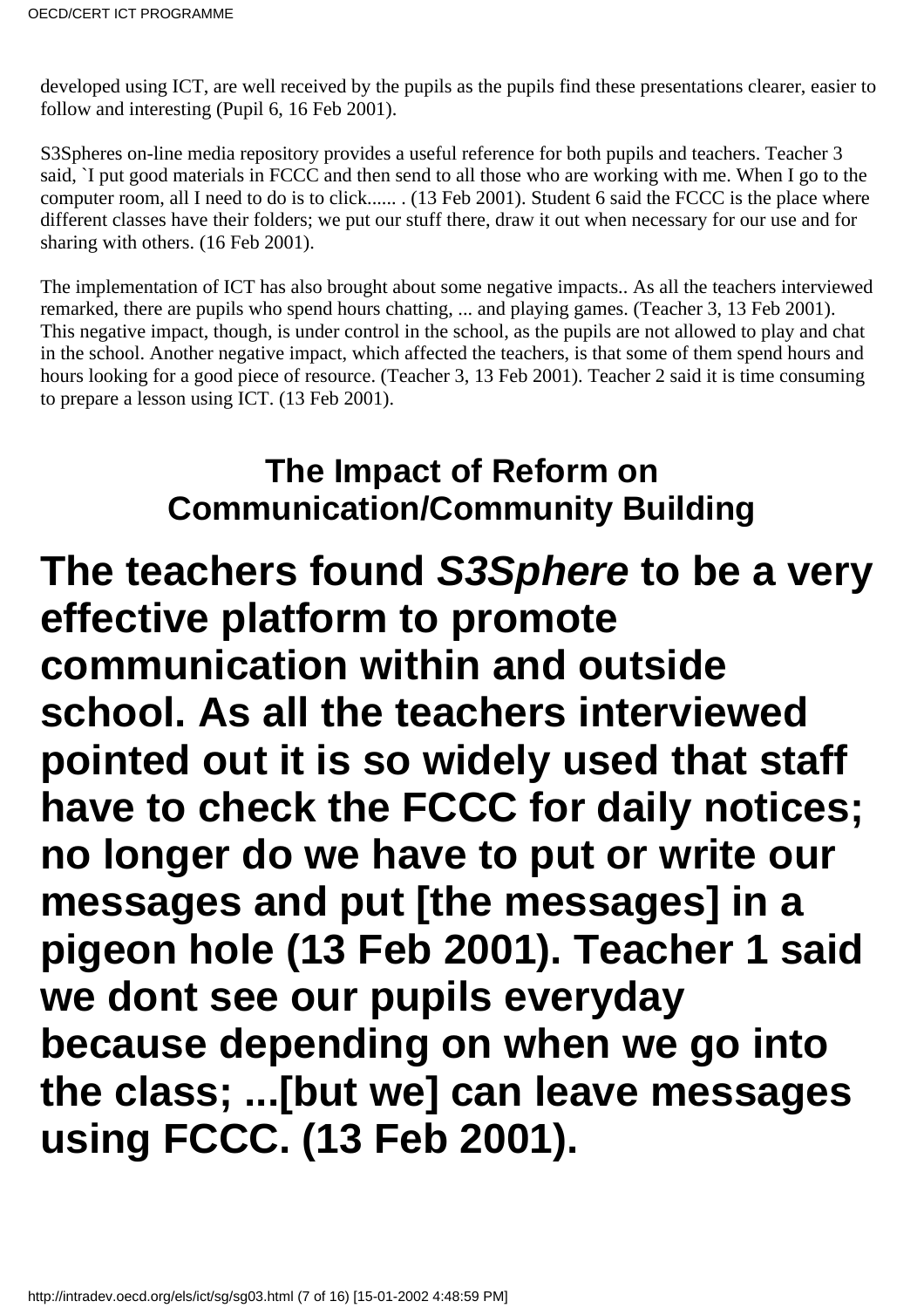**Presently parents are able to keep up with the general information of school 3 via the schools web page. The school is now planning to send out messages to parents soon; ..have what is called list serve; basically parents can know more about CCA [Co-curricula Activities] of their children (Teacher 2, 13 Feb 2001). This will further improve the communication between the school and home.**

*S3Sphere* makes E-learning possible as it allows staff and pupils to communicate and work on their assignments without the constraints of time and place. It allows pupils to reach their teachers easily for consultation on their project work as well as facilitates pupil and staff interaction beyond the classroom. As the pupils who were interviewed commented, questions on assignments that we do not understand, we can just ask easily via email. (Pupil 5, 16 Feb 2001).

The number of pupils who are involved in collaborative projects with the community is small (about 20 to 30 pupils). Each year, the project involves different charitable organisations/ institutions, and the support from pupils is always there. It is on a voluntary basis that the pupils get involved in these collaborative projects.

Pupils who were involved in these projects had opportunities to work with the less fortunate. These pupils not only acquired skills like web page design but also positive qualities along the way. They learnt to be more appreciative of what they have and picked up qualities such as perseverance, determination and patience. Pupils 5 said, they dont have a normal life like us; yet they can live so happily. Why can t we?. (16 Feb 2001). He/she also said I have learned to be more patient and not to take things for granted. (16 Feb 2001). Pupils 3 shared that We have to have a lot of determination and commitment to what [we] have to do. (16 Feb 2001). Pupil 6 said it is not about attaining glory but more about helping society, giving back what we have ... (16 Feb 2001). From these comments, it seems like the school is on its way in its effort to develop caring and service-oriented pupils.

*S3Sphere* is used for communication with all stakeholders of the school. All circulars and messages are communicated via email. In the process, it has helped the teachers to use ICT even without them realising it, to the extent that ICT has become part and parcel of School 3s life. The staff has reached a stage whereby they feel that life in School 3 cannot be the same without *S3Sphere*. (notes from interviews, 9 Nov 2000, 15 Nov 2000 & 13 Feb 2001).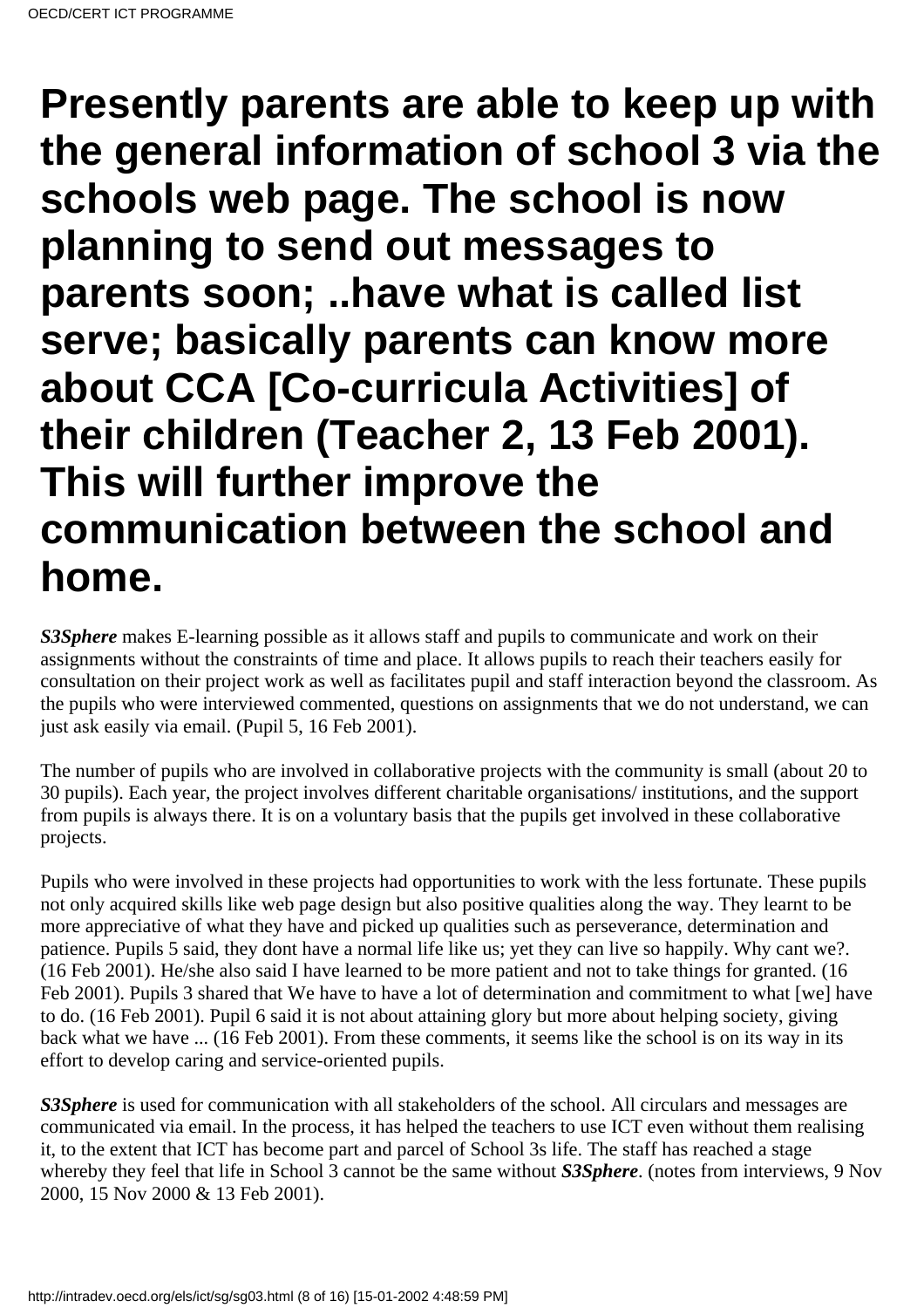# **Hypothesis 1**

<span id="page-8-0"></span>Technology is a strong catalyst for educational innovation and improvement, especially when the World Wide Web is involved. The rival hypothesis is that where true school-wide improvement is found, technology served only as an additional resource and not as a catalyst, that the forces that drove the improvements also drove the application of technology to specific educational problems.

There is evidence that technology was a strong catalyst for generating and improving communication amongst all stakeholders of School 3 and in the process helped the school to link with the community and the world at large.

Technology, in the case of School 3, is the virtual learning platform called *S3Sphere* which is used to facilitate communication within and out of school, acts as a repository for easy retrieval of information for instruction, pupil and teacher profile, helps to carry out administrative tasks, and acts as a platform to host collaborative projects.

As identified earlier in this report, the school s objective to develop an effective communication channel would not have been possible without *S3Sphere*. It was only after putting the *S3Sphere* in place that School 3 started circulating messages and circulars via email. Admin 2, 3 and all the teachers testified to the extensive use of ICT for communication: I can safely say that 100% of School 3 teachers, use ICT for communication. (Admin 2, 15 Nov 2001).

S3Sphere also enhanced the communication between pupils and teachers. Unlike the situation before technology was used, teachers and pupils can now communicate and work on their assignments without the constraints of time and place. S3Sphere allows pupils to reach their teachers early for consultation in their project work. It also led to more pupil and teacher interaction beyond the classroom. For example, although only a small number of pupils is currently involved, e-counseling may have encouraged pupils who normally would not have shared their problems with teachers to talk about their problems, given the anonymity provided by technology.

In addition, S3Sphere enabled the school to enhance its existing relationships with the community beyond the school. The Principal cited that it was during a brainstorming session that the idea of using ICT to cement an even stronger relationship with Peace Haven was hatched. (9 Nov 2000). The ICT committee also realised that ICT as a communication tool, is able to reach out to a much wider audience. (Admin 2, 9 Nov 2000). For example, *S3Sphere* is used to create/post web pages to publicise charitable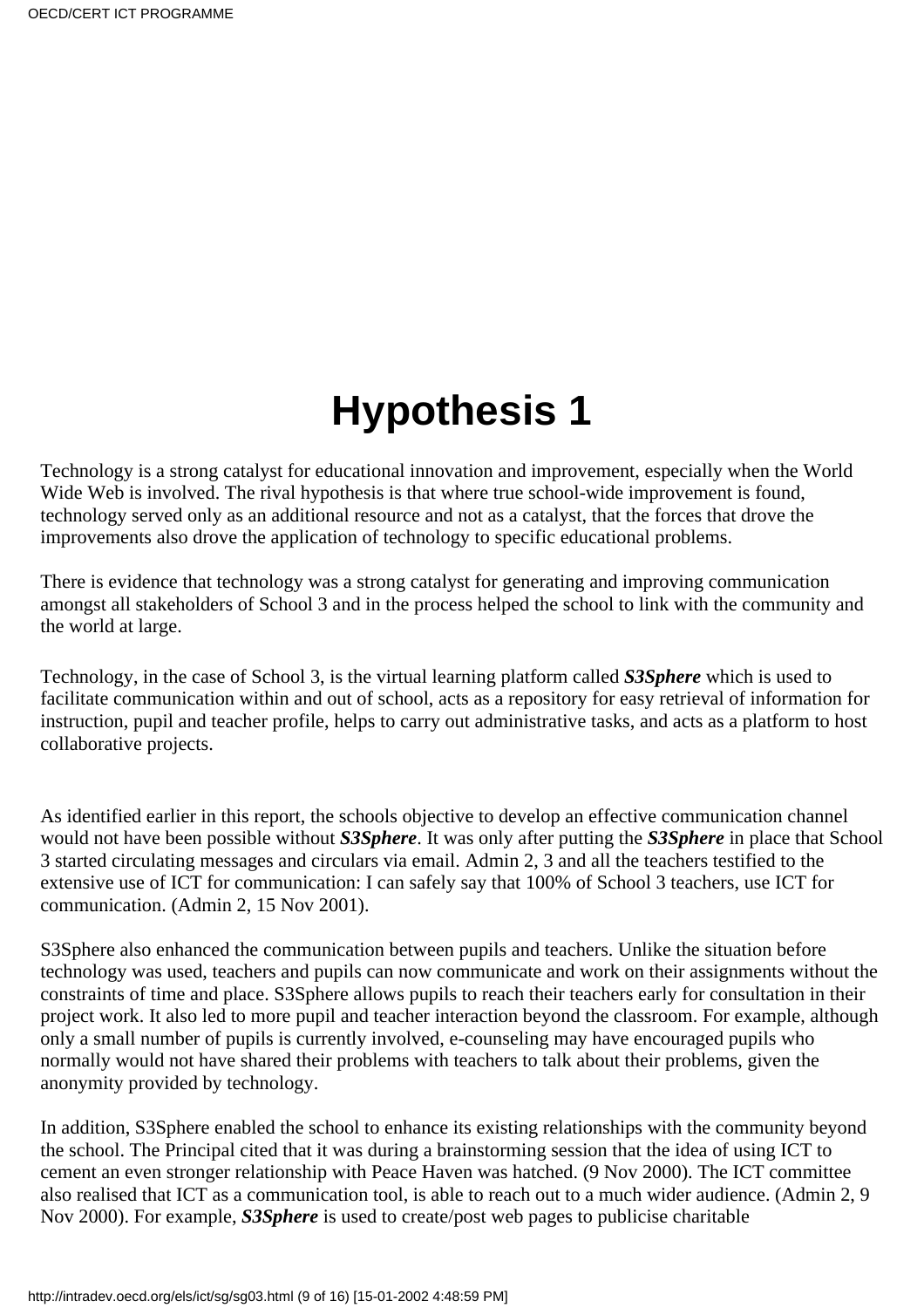organisations/institutions so as to create a greater awareness in the community. Unlike the usual way of raising funds for charity by selling art and crafts pieces face to face, when it was sold on-line supported by *S3Sphere*, the pupils were able to reach a wider group of people.

Thus, technology acted as a strong catalyst for the development of an effective communication channel for the stakeholders of School 3.

# **Hypothesis 2**

<span id="page-9-0"></span>The diffusion of the innovation/improvement (and therefore of ICT) followed the traditional diffusion pattern for innovations, as outlined by Rogers (1995). The rival hypothesis is that technology functions differently from traditional innovations and that therefore different diffusion patterns occur.

The diffusion of the reform followed the traditional diffusion pattern for innovation, as outlined by Rogers (1995).

The innovators of the reform in this case were the leaders, namely the Principal and HOD/IT. The HOD/IT was described as a person who has very innovative ideas(Admin 2, 9 Nov 2000). The leaders saw the innovation as a means to equip their pupils with the latest ICT skills so that they are able to meet the latest challenges ahead when they enter into society. (Admin 2, 9 Nov 2000) and they can produce the kind of resource which is in high demand for high tech industry (Admin 1, 21 Dec 2000).

According to Admin 2 and 3, the early teacher adopters were self-motivated teachers who wanted to try new things in order to improve their art of teaching. (Admin 3, 15 Nov 2000). These teachers have a big passion for teaching and they take a lot of pride in the things that they do, according to Admin 2. (9 Nov 2000).

Admin 2, 3 and Teacher 1 also noted that the early adopters are teachers who have some ICT skills. According to them, the younger teachers and teachers who are more competent in ICT and recognise the worth of using ICT are the ones who moved faster in the ICT track. This was mentioned by Teachers 1 and 2 who commented that the teachers recognise the need to move forward towards the usage of ICT because they know that change is inevitable and that ICT can enhance their teaching. (Teacher 3, 13 Feb 2001). Admin 2 also mentioned that because of that, these teachers embrace it (ICT) whole-heartedly. (9 Nov 2000).

<span id="page-9-2"></span>There was no open resistance to the reform. However, according to Admin 2 and 3, and Teachers 1 and 2, there was a group of teachers that could be considered as late adopters. They are known as the jalan-jalan $[8]$  teachers. (Admin 2, 9 Nov 2000). These are teachers who were slow in grasping ICT skills, and as Admin 2 indicated, they are slower in catching on with the technical things (9 Nov 2000). These refer mainly to older and more senior teachers who may not be as comfortable as the younger teachers (Admin 3, 15 Nov 2000) in using technology and older teachers who are fearful. (Teacher 3, 13 Feb 2001). Thus, they were given more time and technical supports to help them adopt the reform.

## **Hypothesis 3**

<span id="page-9-1"></span>Successful implementation of ICT depends mostly upon staff competence in the integration of ICT into instruction and learning. This hypothesis assumes that teachers mediate ICT applications when they are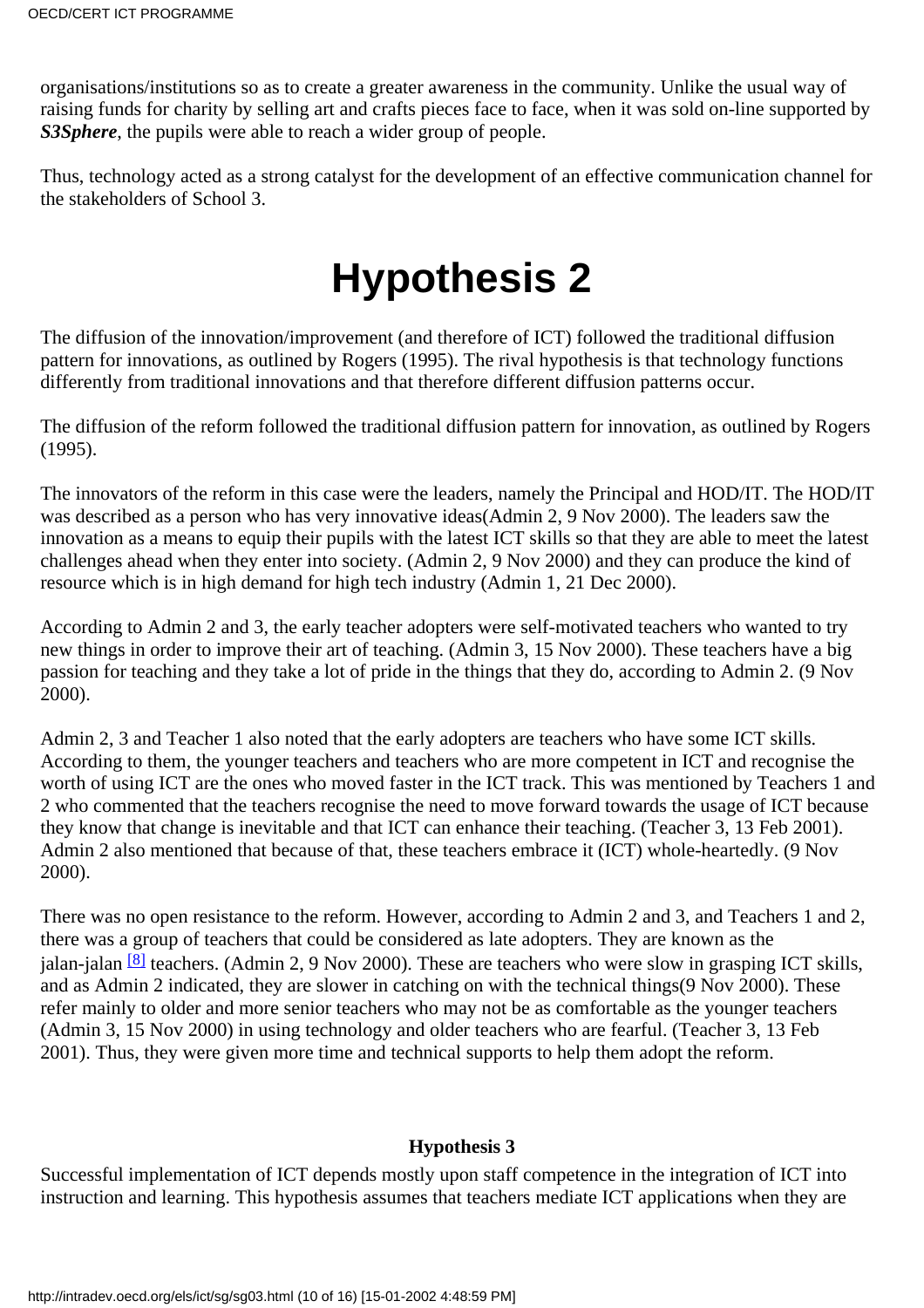successful, and that ICT s academic value relates positively to teacher competence. The rival hypothesis is that the school technological infrastructure and student ICT competence rather than staff competence determine ICT implementation outcomes.

The focus of our case study is not on the integration of ICT into instruction and learning but the use of ICT for communication purpose, although that communication is sometimes within the context of project work.

In School 3, it is more evident that the infrastructure that was put in place facilitated the implementation of the reform. Being in phase 1 of the implementation of the MasterPlan for IT in Education, Admin 1, 2 and 3, and all the teachers interviewed pointed out that the school has been fully equipped in the latest technology as well as facilities wise. (Admin 2, 15 Nov 2000). The school has eight computer labs and classrooms equipped with LAN points and projectors as well as a Cyber Café; a free access area where pupils can go anytime. Apart from that, every teacher s workstation is equipped with a LAN point and every teacher has a notebook. This makes it convenient for the teachers to access the ICT resources and carry out various tasks involving ICT, involving communicating with ICT, as pointed out by Admin 2 (15 Nov 2000), and Teachers 1 and 3 (13 Feb 2001).

The extensive infrastructure facilitated the use of ICT for communication purpose. Refer to hypothesis 1 for illustrations of how ICT has enhanced communication amongst various stakeholders of the school.

Staff and student ICT competence are not an issue since the system is very user-friendly and does not require the user to have a high level of ICT competence to manage or handle.

Hence, in the case of School 3, the technological infrastructure rather than staff or pupils ICT competence determines the successful implementation of ICT for communication and community building.

### **Hypothesis 4**

<span id="page-10-0"></span>Gaps in academic performance between high and low ability students will not increase when all students have equal access to ICT. The rival hypothesis is that equal access to ICT will lead to high ability students increasing the performance gap with low ability students.

The pupils in School 3 are generally above average and considered high in ability. Thus, the gap in academic performance is hardly noticeable in the first place. There is also little evidence to ascertain that equal access to ICT will lead to high ability pupils increasing the performance gap with the low ability students or vice versa.

However, Admin 2 (9 Nov 2000) and Teacher 3 (13 Feb 2001) mentioned that the more academically inclined pupils usually helped the less able pupils when they were working on their projects. This was observed during a lesson conducted by Teacher 3. (16 Feb 2001). Nevertheless, this phenomenon may be due to the nature of project work, rather than due to the use of ICT.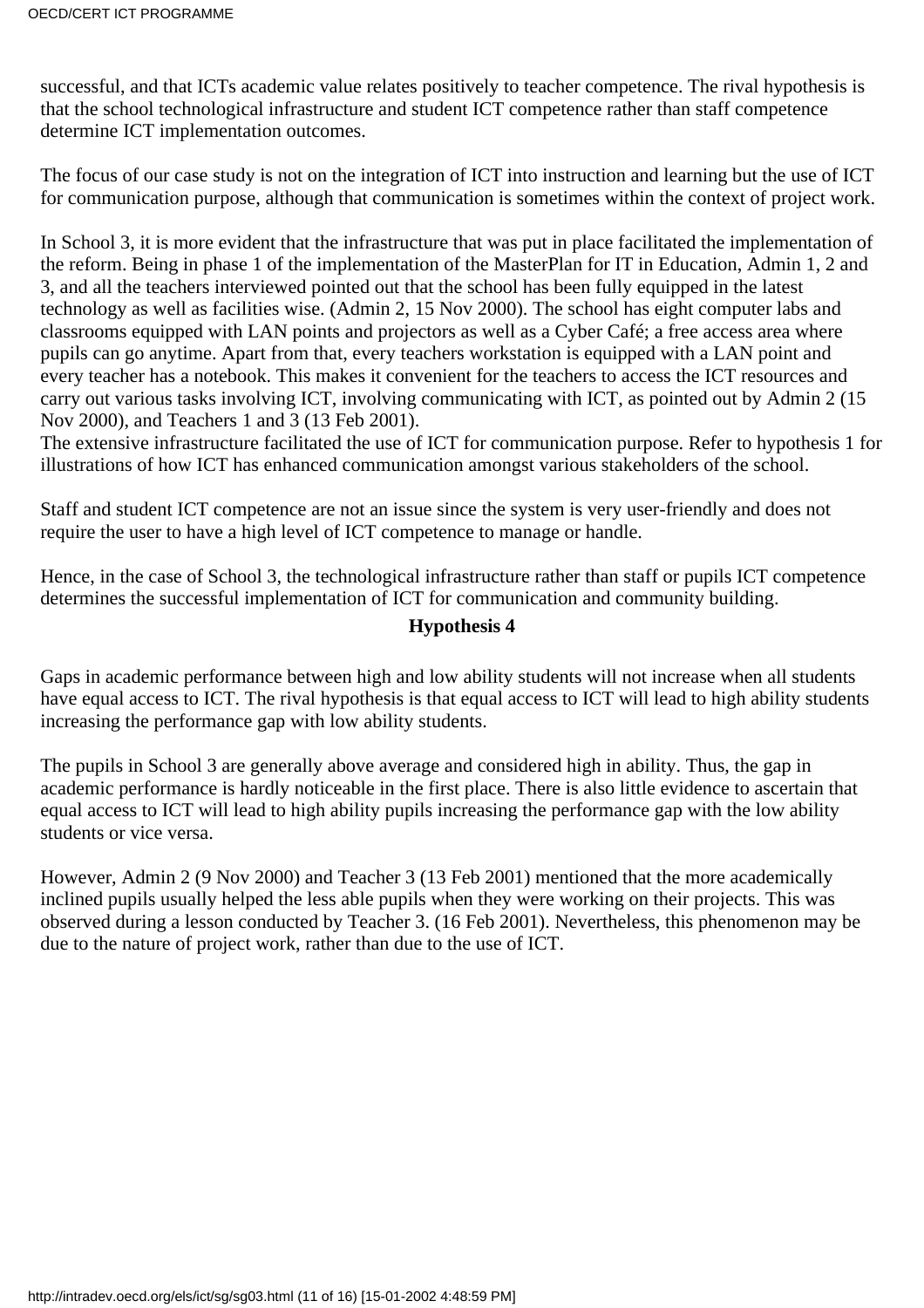# **Hypothesis 5**

<span id="page-11-0"></span>The use of ICT will lead to the same or higher academic performance. The alternative hypothesis is that ICT use will lead to a lowering of academic standards.

There is no evidence to suggest that the above hypothesis is true. Nor is there any evidence to suggest ICT use will lead to a lowering of academic standards.

However, according to Admin 1 (21 Dec 2000), the teachers (13 Feb 2001) and pupils (16 Feb 2001) interviewed, ICT has made learning more interesting and challenging for the pupils. They are transported virtually to see real life experiences, according to Teacher 1 (13 Feb 2001). Admin 1 and Teachers 1 and 3 noted that Technology is used to reach beyond the classroom. (Teacher 1, 13 Feb 2001).

In addition, Admin 2 (9 Nov 2000) felt that the pupils are enriched by the processes involved in carrying out projects involving the use of ICT for example surfing the Internet, gathering information and presenting their findings. Teacher 3 (13 Feb 2001) also mentioned that the pupils do more independent learning and more research work on their own. To say that the use of ICT has maintained or improved pupils academic performance in School 3, one has to assume that the learning processes relate positively to academic performance. In this case, however, there is no statistical evidence (test scores, exam marks) to show that, there is such a relationship. Hence it cannot be proven that the use of ICT has lead to the same, higher or even lower academic standards.

## **Projection to the Future**

<span id="page-11-1"></span>Today, ICT is an integral part of the school. Admin 2 and all the teachers and pupils interviewed felt that they could not function without ICT in the school. Most of the administrative work is done using *S3Sphere*.

Professional development is a key element in this school s change and innovations. Training is tailored to the needs of the teachers and provided at different times as and when necessary. The provision of two TAs, support from the vendors and selected people within the various departments have helped the teachers in their planning of ICT-based lessons. The customised training, refresher courses and a variety of other ICT courses and sharing, have helped the staff s professional development.

Admin 2 and 3 (9 Nov 2000, 15 Nov 2000), and Teacher 1 (13 Feb 2001) indicated that the school has many future plans to make more effective use of ICT, both for teaching and learning, and for communication. For example, the school is going to come up with a classroom of tomorrow, fully equipped with new and sophisticated technologies (Admin 2, 9 Nov 2000). In addition, the school plans to use new technologies for communication purpose, such as an electronic messaging system.

The school would also like to continue to promote a sharing culture amongst the staff, and is planning to expand ICT beyond the school and Singapore. (Admin 2, 9 Nov 2000). The IT committee is thus working towards creating a virtual school. (Admin 2, 9 Nov 2000). The school has interested partners in other countries who will be working with the school. (Admin 2, 9 Nov 2000).

With regards to collaborative projects with the community. Teachers 1 and 3 (15 Feb 2001) and all the pupils (16 Feb 2001) interviewed mentioned that more collaborative projects are in line to help the less fortunate in society. According to Admin 2 (9 Nov 2000), Admin 3 (15 Nov 2000) and all the pupils (16 Feb 2001) interviewed, the school will be working with The School for the Deaf on a new project in 2001. School 3 has a history of working with different charitable organizations, and this tradition is likely to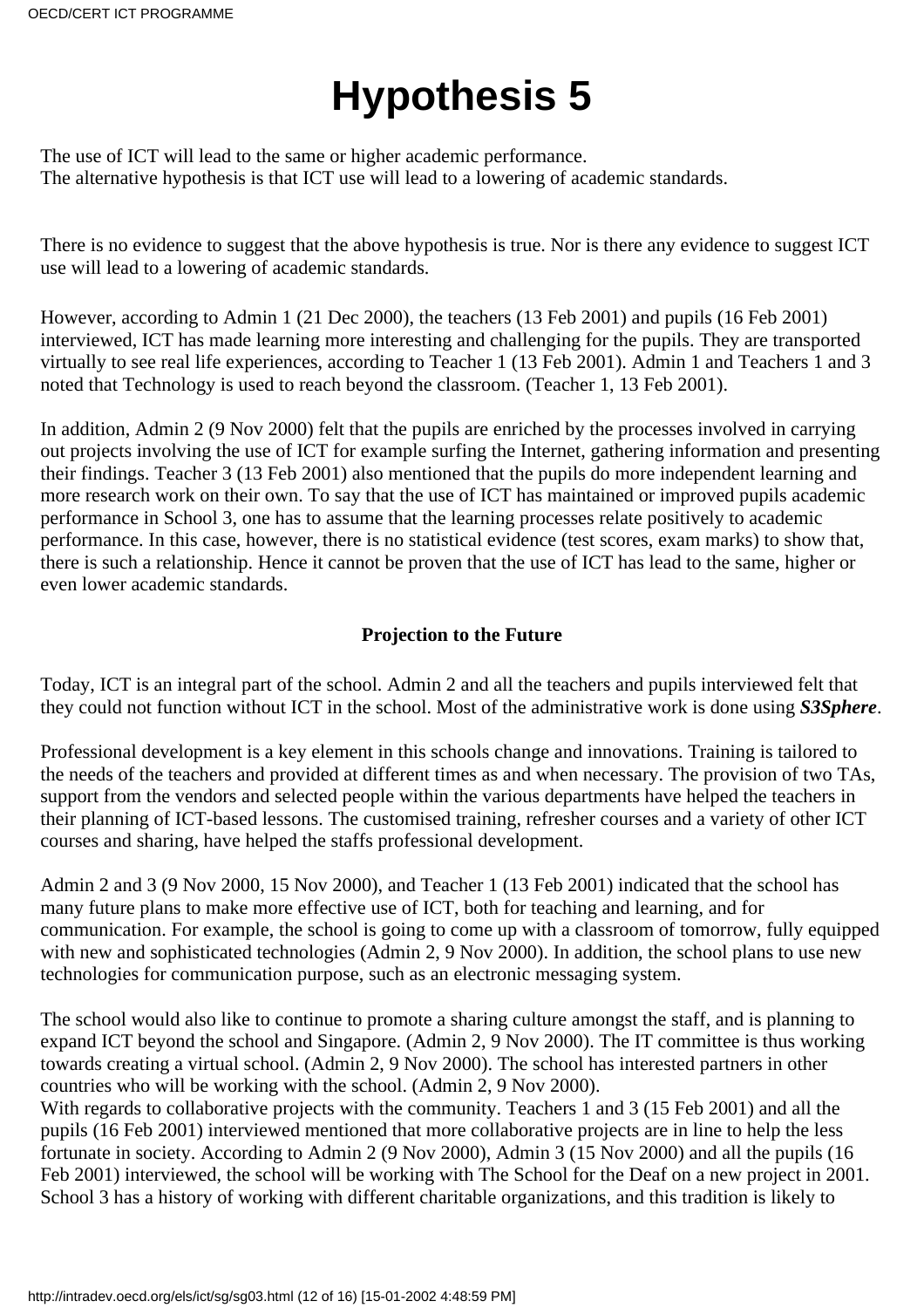continue, including the use of ICT to enhance the relationship.

According to Admin 1 (21 Dec 2000) and Teachers 1 and 2 (13 Feb 2001), the Principal and HODs play an instrumental role in bringing about the changes and innovations in the school. They set the direction by sharing their vision with teachers, planning ahead, and providing both technical support and customised, on-time training. Such leaders, with vision and foresight, are the key elements that would help to sustain any of the school programme, including the ICT programme or move it to a greater height.

<span id="page-12-0"></span>With regards to the transferability of School 3 s reform to other schools, the school has conducted a sharing session on the reform with other schools within the cluster (Admin 1, 21 Dec 2000). Two of the school have modified the ideas and come up with their own version of the reform for their schools.

# **Appendix A**

# **Research Team**

| Manonmani Mookaiah<br> (Leader)      |                                                                   |
|--------------------------------------|-------------------------------------------------------------------|
| Jumaliah Ahmad<br>(Assistant Leader) | Senior IT Instructor<br>Training, Educational Technology Division |
| Lim Li Kiang                         |                                                                   |
| Willy Tan                            |                                                                   |

### Period of Study

| <b>Contact Period</b>                 | Date(s)                             |
|---------------------------------------|-------------------------------------|
| First contact                         | 5 Oct 2000                          |
| Data collection period                | $\vert$ 5 Oct 2000 16 Feb 2001      |
| Follow-up contact                     | $\parallel$ 4 Jan 2001 6 April 2001 |
| $\left\ $ (e.g. verification of data) |                                     |

### Summary of Data Collected

| <b>Type &amp; Quantity of Data</b> | <b>Average time spent</b> | <b>People involved</b>           |
|------------------------------------|---------------------------|----------------------------------|
| $ 4$ interviews                    | 2 hours per interview     | 1 teacher and 3 Administrator    |
| 2 focused group discussions        | $ 2$ hours                | $\ 2$ teachers and 6 pupils      |
| 1 Classroom Observation            | 1 hour                    | $\vert$ 2 teachers and 80 pupils |
| School s IT programme              | 1 hour reading            | N.A.                             |
| School s web site                  | 1 hour reading            | N.A.                             |

### Legend of Data Sources

Admin 1 Cluster Superintendent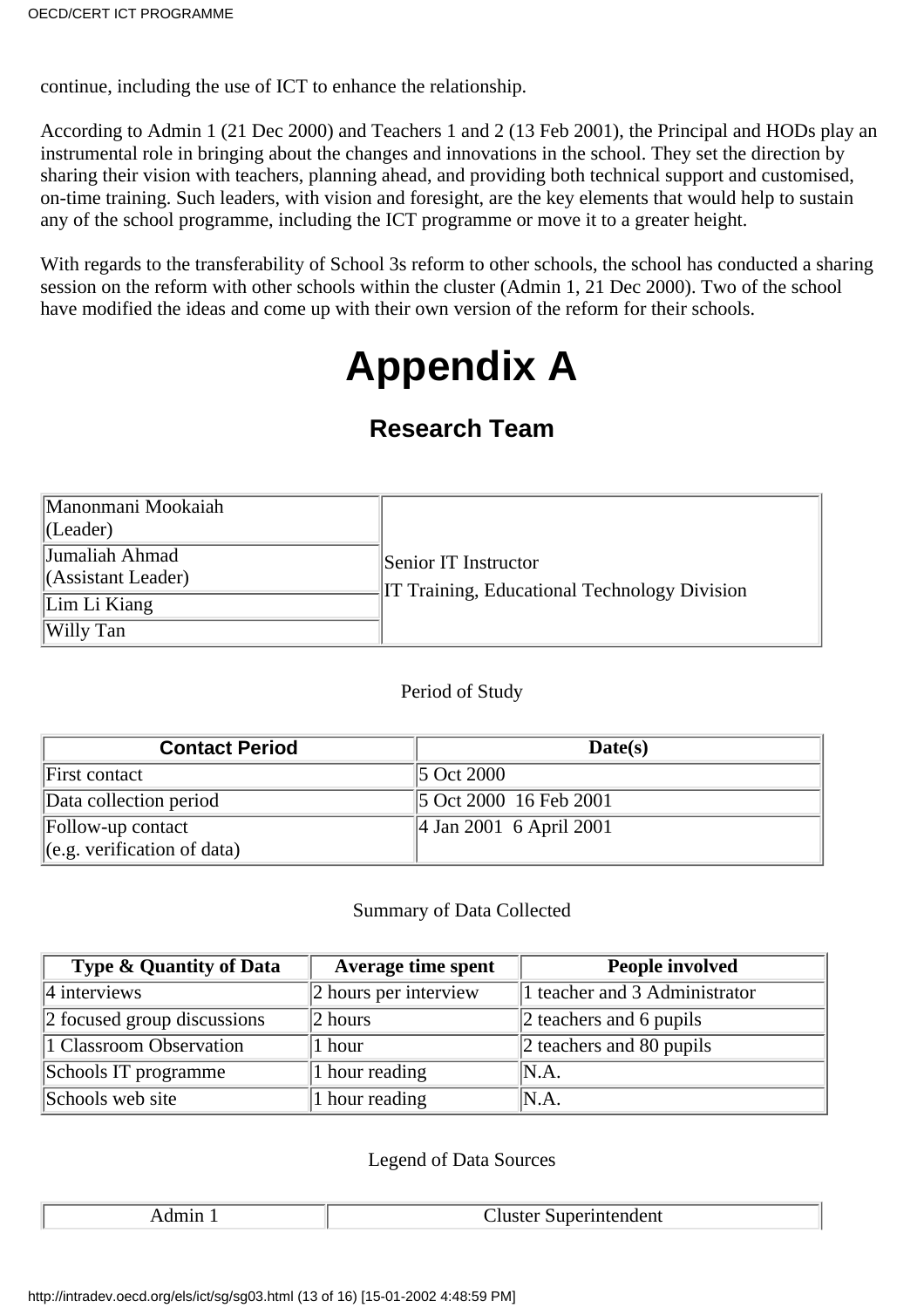| Admin 2         | The Principal                                   |
|-----------------|-------------------------------------------------|
| Admin 3         | The Head of the IT Department                   |
| Teacher 1 and 2 | Teachers who are closely involved in the reform |
| Teacher 3       | A teacher who is not involved in the reform     |
| Pupil 1 Pupil 6 | Pupils who are closely involved in the reform   |

# **Appendix B**

## <span id="page-13-0"></span>**OECD/CERI ICT PROGRAMME**

### **ICT Practices Survey for Teachers at School 2 (Figures in Percentages)**

Number of staff members surveyed: 61

Percentage of total staff: 40%

### **A How comfortable are you with using a computer to do each of the following? Ratings: 1 - Very Comfortable 2 - Comfortable 3 - Somewhat comfortable 4 - Not at all comfortable**

|   | o                                                        |      |      |      |      |
|---|----------------------------------------------------------|------|------|------|------|
|   |                                                          |      |      |      |      |
|   |                                                          | $\%$ | $\%$ | $\%$ | $\%$ |
|   | write a paper                                            | 55   | 31   | 8    | າ    |
|   | search for information on the World Wide Web (WWW)       | 43   | 41   | 11   |      |
| 3 | create and maintain web pages                            | 3    | 13   | 45   | 38   |
| 4 | luse a data base                                         |      | 32   | 39   | 22   |
| 5 | develop a data base                                      |      | 15   | 30   | 48   |
| 6 | send and receive e-mail                                  | 62   | 28   | 8    |      |
|   | write a program                                          |      | 14   | 17   | 68   |
| 8 | draw a picture or diagram                                | 11   | 25   | 37   | 27   |
| 9 | present information (e.g., use PowerPoint or equivalent) | 36   | 31   | 23   | 10   |
|   |                                                          |      |      |      |      |

### **B How important is each of the following computer-related skills for your teaching? Ratings: 1 - Very Comfortable 2 - Comfortable 3 - Somewhat comfortable 4 - Not at all comfortable**

|    |                                                               |                |      | 3    | 4              |
|----|---------------------------------------------------------------|----------------|------|------|----------------|
|    |                                                               | $\%$           | $\%$ | $\%$ | $\%$           |
|    | 10 write a paper with a word processor                        | 38             | 48   | 12   | $\overline{c}$ |
| 11 | search for information on the WWW                             | 27             | 50   | 23   | $\Omega$       |
| 12 | create Web pages                                              | 3              | 20   | 50   | 27             |
| 13 | luse a data base                                              | 5              | 45   | 37   | 13             |
| 14 | develop a data base                                           | $\overline{4}$ | 23   | 50   | 23             |
|    | 15 send and receive e-mail                                    | 25             | 38   | 32   | 5              |
| 16 | write a program                                               | 3              | 12   | 43   | 42             |
| 17 | draw a picture or diagram with a graphing/drawing application | 15             | 34   | 29   | 22             |
|    | 18   present information (e.g., use PowerPoint or equivalent) | 28             | 38   | 32   | っ              |
|    |                                                               |                |      |      |                |
|    |                                                               |                |      |      |                |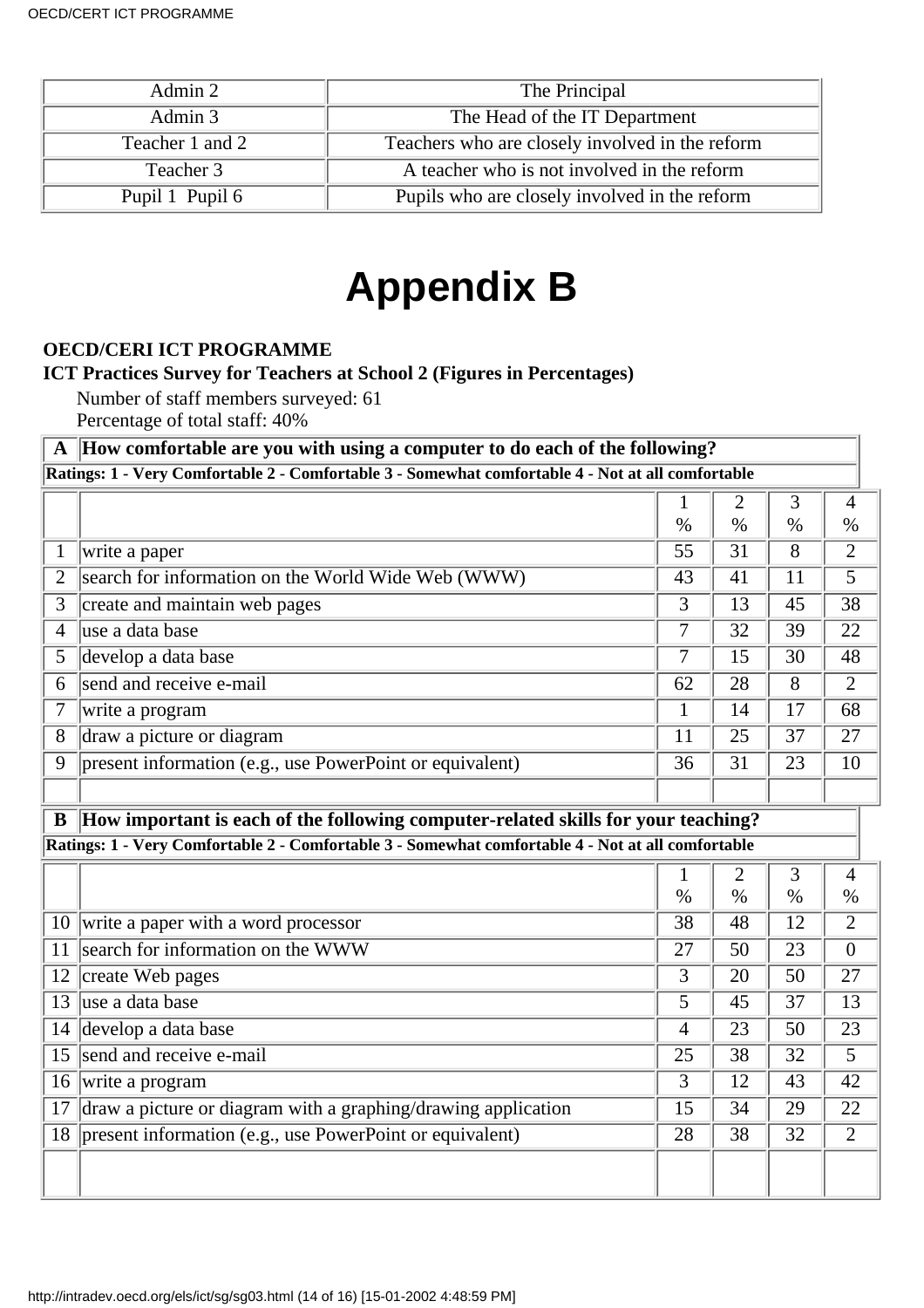### **C During the past school year, how often did your students on average do the following for the work you assigned?**

## **Ratings: 1 - Very Comfortable 2 - Comfortable 3 - Somewhat comfortable 4 - Not at all comfortable**

|    |                                                       |                | 2    | 3               | 4    |
|----|-------------------------------------------------------|----------------|------|-----------------|------|
|    |                                                       | $\%$           | $\%$ | %               | $\%$ |
|    | 19 use the World Wide Web                             | 5              | 38   | 48              | 13   |
| 20 | create web pages                                      | 3              | 22   | 20              | 55   |
| 21 | send or receive e-mail                                | 15             | 28   | 32              | 25   |
| 22 | use a word processing program                         | 14             | 34   | 42              | 10   |
| 23 | use a computer to play games                          | 7              | 8    | 24              | 61   |
|    | 24   use a spreadsheet                                | 0              | 6    | $\overline{17}$ | 77   |
| 25 | use a graphics program                                | 0              | 18   | 35              | 47   |
|    | $\overline{26}$ join in an on-line forum or chat room | $\overline{2}$ | 8    | 27              | 63   |
| 27 | use a presentation program (e.g., PowerPoint)         | 0              | 30   | 40              | 30   |
| 28 | use an instructional program (including simulations)  | 0              | 17   | 33              | 50   |
| 29 | other computer uses (please specify)                  | 0              |      | 28              | 65   |

|                 |                                                                                                                               |                            |      |                           | Good<br>$\%$ |                 | Fair<br>$\%$                     |                        | Poor<br>$\%$   |
|-----------------|-------------------------------------------------------------------------------------------------------------------------------|----------------------------|------|---------------------------|--------------|-----------------|----------------------------------|------------------------|----------------|
| 30              | How would you rate your ability to use a computer?                                                                            |                            |      |                           | 39           |                 | 58                               |                        | $\overline{3}$ |
|                 |                                                                                                                               |                            |      |                           |              |                 |                                  |                        |                |
|                 | Answer questions 31 - 38 based on experiences or policies from the last school year.                                          |                            |      |                           |              |                 |                                  |                        |                |
|                 |                                                                                                                               |                            |      |                           |              | $\%$            | Yes                              | N <sub>o</sub><br>$\%$ |                |
| 31              | Was student computer use ever evaluated for grading?                                                                          |                            |      |                           |              |                 | 52                               | 48                     |                |
| 32              | Did you create or modify a Web site with any of the classes that you taught?                                                  |                            |      |                           |              |                 | 20                               | 80                     |                |
| $\overline{33}$ | Did you participate as a student or instructor in a virtual course through the<br>Internet/World Wide Web?                    |                            |      |                           |              | $\overline{33}$ |                                  | 67                     |                |
| 34              | Did you involve your students in collaborative learning over the<br>Internet/World Wide Web with students from other classes? |                            |      |                           |              |                 | 90<br>10                         |                        |                |
|                 |                                                                                                                               | All                        |      |                           | Most         |                 |                                  | Some<br>Little         |                |
|                 |                                                                                                                               |                            | $\%$ |                           | $\%$         | $\%$            |                                  | $\%$                   |                |
| 35              | What portion of the computer use in your classes was directly<br>related to the course content?                               |                            | 13   | 20                        |              | 44              |                                  | 23                     |                |
| 36              | What portion of the computer use that you assigned was done<br>by students individually?                                      |                            | 5    | 19                        |              | 49              |                                  | 27                     |                |
|                 |                                                                                                                               | no<br>restrictions<br>$\%$ |      | some restrictions<br>$\%$ |              |                 | designated sites<br>only<br>$\%$ |                        |                |
| 37              | If you assigned World Wide Web searching, how<br>much freedom did you allow students in locating<br>sites to visit?           | 19                         |      | 59                        |              | 22              |                                  |                        |                |
|                 |                                                                                                                               |                            |      |                           |              |                 |                                  |                        |                |